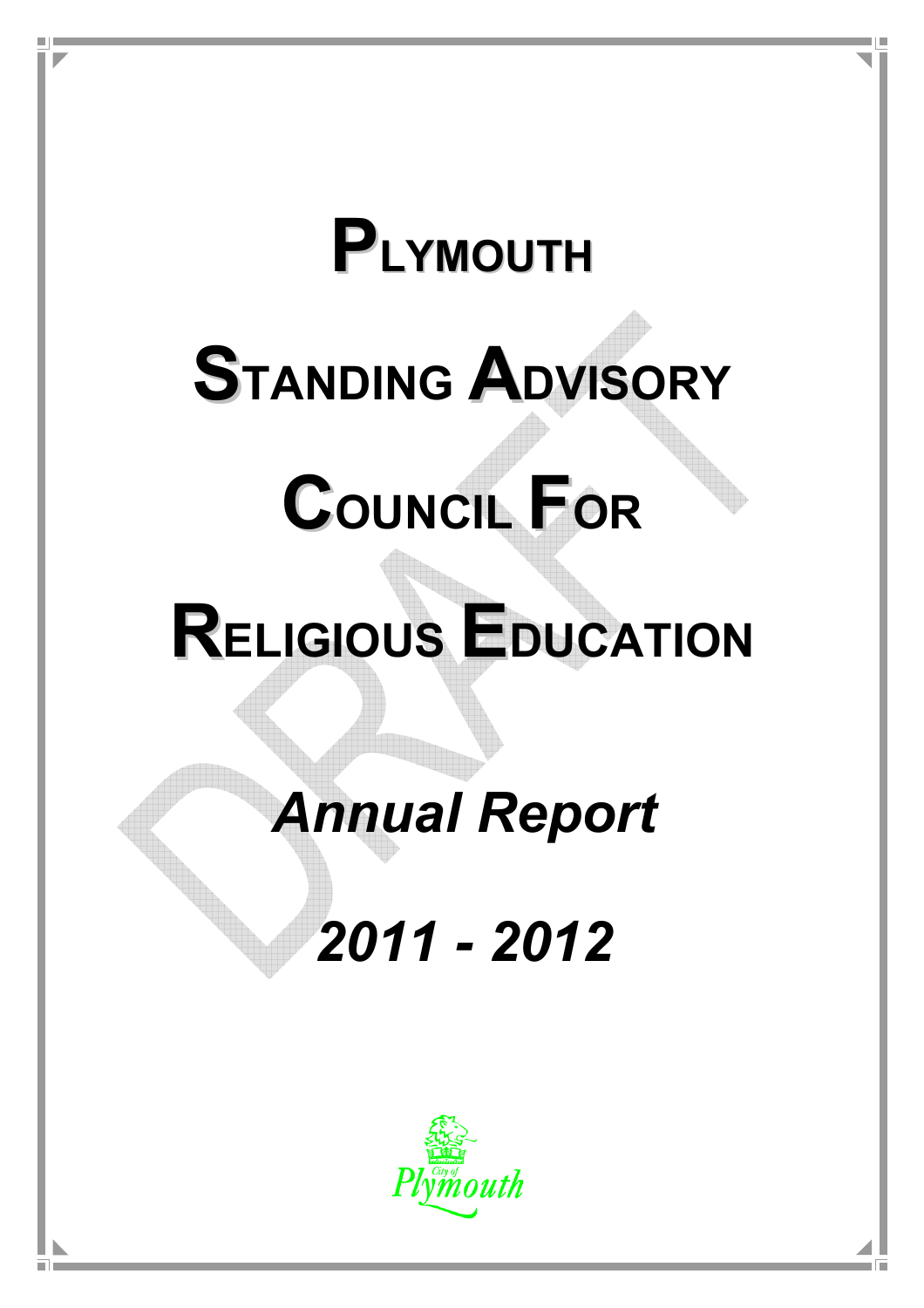### **Table of Contents to be updated**

|                         | <b>FOREWORD</b>                                                                                                                                                                                                                                                      | 1                                                      |
|-------------------------|----------------------------------------------------------------------------------------------------------------------------------------------------------------------------------------------------------------------------------------------------------------------|--------------------------------------------------------|
|                         |                                                                                                                                                                                                                                                                      | $\overline{2}$                                         |
| $\mathbf 1$             |                                                                                                                                                                                                                                                                      | $\boldsymbol{2}$                                       |
| 1.1                     |                                                                                                                                                                                                                                                                      | $\overline{2}$                                         |
| $\overline{2}$          | STANDARDS IN RELIGIOUS EDUCATION                                                                                                                                                                                                                                     | $\boldsymbol{2}$                                       |
| 2.1                     |                                                                                                                                                                                                                                                                      | $\boldsymbol{2}$                                       |
| 2.2                     | Examination Results in Religious Studies                                                                                                                                                                                                                             | $\overline{3}$                                         |
| 3                       | COMPLAINTS ABOUT RELIGIOUS EDUCATION                                                                                                                                                                                                                                 | $\mathbf{3}$                                           |
| $\overline{\mathbf{4}}$ |                                                                                                                                                                                                                                                                      | $\mathbf{3}$                                           |
| 4.1                     | Plymouth Centre for Faiths & Cultural Diversity                                                                                                                                                                                                                      | $\overline{\mathbf{3}}$                                |
| 4.2                     | <b>Courses and Conferences</b>                                                                                                                                                                                                                                       | $\overline{\mathbf{4}}$                                |
| 5                       | <b>COLLECTIVE WORSHIP</b>                                                                                                                                                                                                                                            | 5                                                      |
| 5.1                     |                                                                                                                                                                                                                                                                      | 5                                                      |
| 5.2                     |                                                                                                                                                                                                                                                                      | 5                                                      |
| 5.3                     |                                                                                                                                                                                                                                                                      | 5                                                      |
| 6                       |                                                                                                                                                                                                                                                                      | 5                                                      |
| 6.1                     |                                                                                                                                                                                                                                                                      | 5                                                      |
| 6.2                     | Qualifications and Curriculum Authority                                                                                                                                                                                                                              | 5                                                      |
| 6.3                     |                                                                                                                                                                                                                                                                      | 6                                                      |
| $\overline{7}$          | <b>SACRE ARRANGEMENTS AND PRIORITIES</b>                                                                                                                                                                                                                             | 6                                                      |
| 7.1                     | Development Plan for 2011 - 2014                                                                                                                                                                                                                                     | 6                                                      |
|                         | <b>APPENDICES</b><br><b>Examination Statistics 2002 - 2011</b><br>А.<br>List of Organisations to Which Report is Sent<br><b>B.</b><br>$C_{1}$<br>D.<br>Number of Meetings, Record of Attendance and a<br>Е.<br><b>Brief Account of Main Issues Discussed at Each</b> | $\overline{7}$<br>$\overline{7}$<br>9<br>9<br>11<br>13 |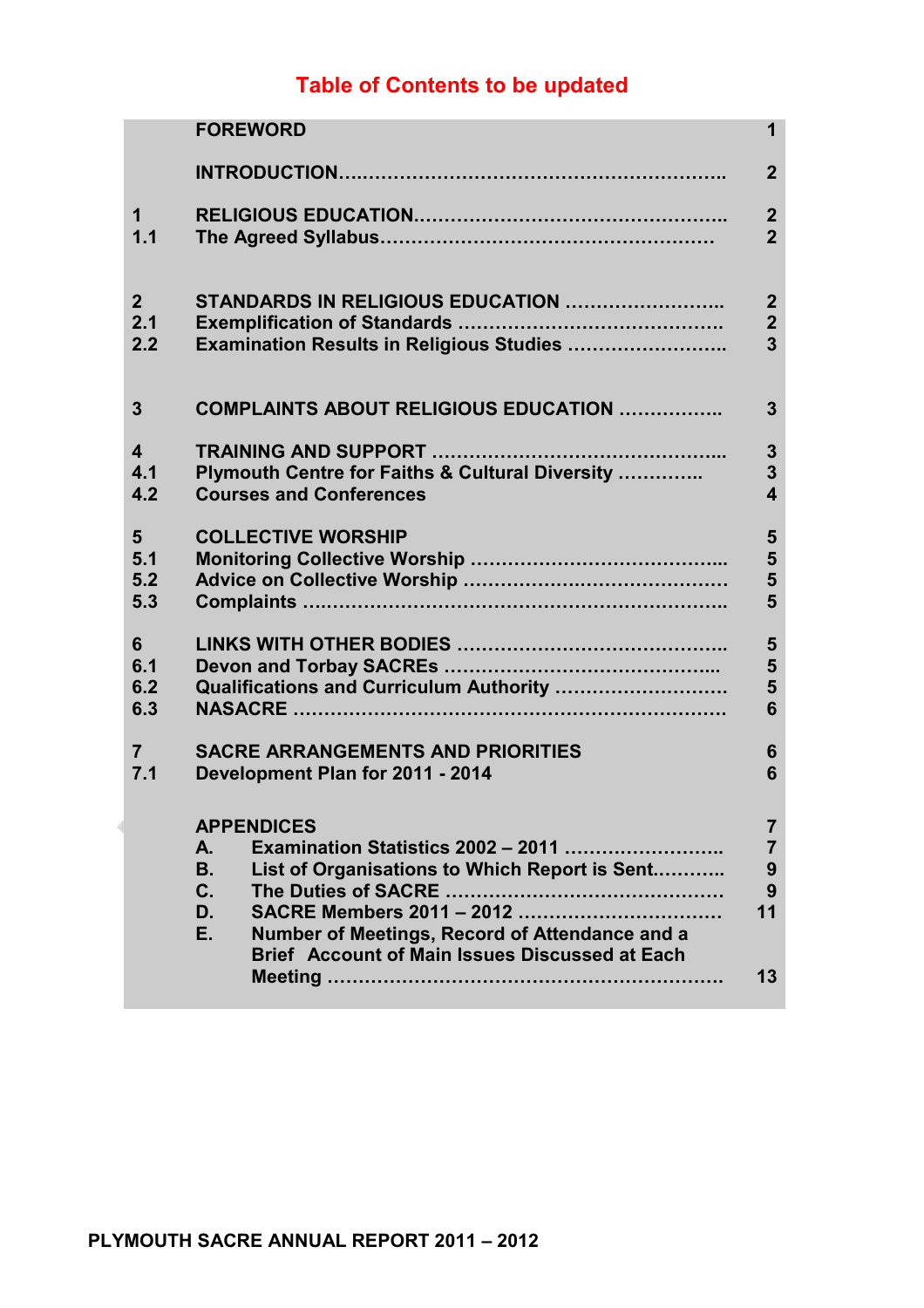### **FOREWORD** HELENA TO UPDATE

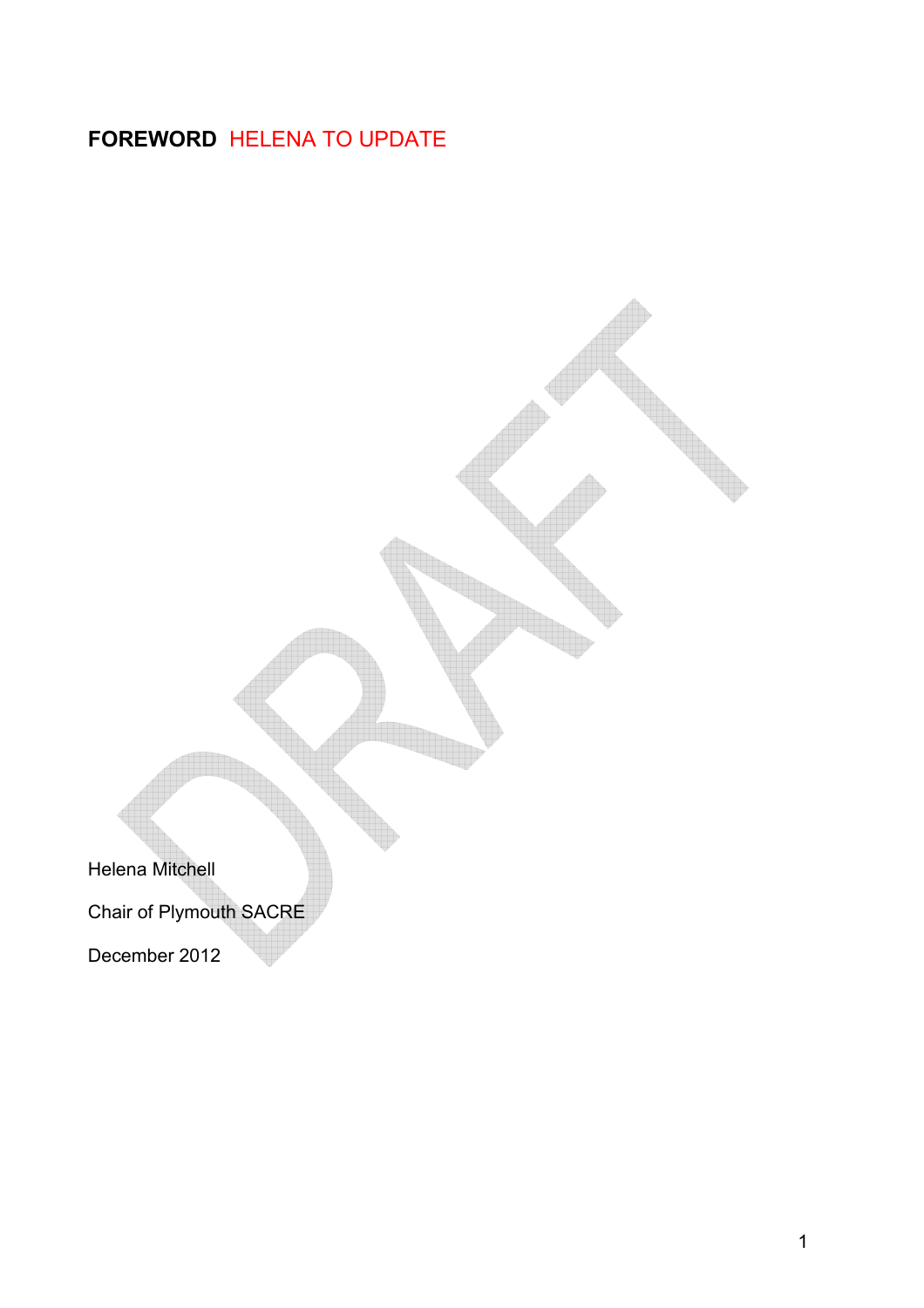#### **INTRODUCTION**

Plymouth SACRE is pleased to produce this report as a summary of its work in religious education and collective worship. It provides a valuable opportunity to reflect on its deliberations over the last year and to inform others of its work.

SACRE is a unique organisation and amidst the challenges and issues we face, concerning the place of religion in schools and society, there has never been a more important time for the teaching and learning of RE in schools.

#### **1. RELIGIOUS EDUCATION**

#### **1.1 The Agreed Syllabus**

The Agreed Syllabus - "Every Child Matters in RE" was launched at a combined SACRE Members and Teachers Conference at the College of St Mark and St John in July 2007. This represents the combined work of representatives from Devon, Plymouth and Torbay Local Authorities and SACREs under the direction of the RE Adviser for Devon. This was a wonderful achievement and now supports, guides and directs the teaching and learning of RE in Plymouth schools.

SACREs across all three Authorities have agreed to extend the use of this current syllabus for at least another 12 months, to the end of the next academic year. This will allow time for important decisions to be made by the Government regarding National Curriculum provision and for the Religious Education Council to complete its report/ recommendations on RE.

#### **2 STANDARDS IN RELIGIOUS EDUCATION**

#### **2.1 Background to exemplification of standards**.

- 2.1.1 For several years now the absence of specific Ofsted reports on Religious Education has meant that SACRE has lost a major "intelligence gathering" tool. Since January 2012, a new Ofsted Framework for Inspection removed the requirement for Inspectors to report on Community Cohesion. However, Spiritual, Moral, Social and Cultural development is now viewed as a key judgement contributing to the overall effectiveness of the school.
- 2.1.2 SACRE continues to encourage all schools to use the excellent resource, *Self-Evaluation in RE – a toolkit for subject leaders* (Endorsed by Plymouth SACRE at the June meeting 2006). This document, found on the REonline/betterRE website, provides exemplary support and guidance for teachers in schools and also enables them to contribute significantly to their school's Self Evaluation.

A key feature of the Agreed Syllabus is the use of the eight-level scale for assessment in Religious Education with supporting descriptors for Exceptional Performance and the P scales. Pupil-friendly statements ("I can") across the levels help children and young-people to understand progress and standards.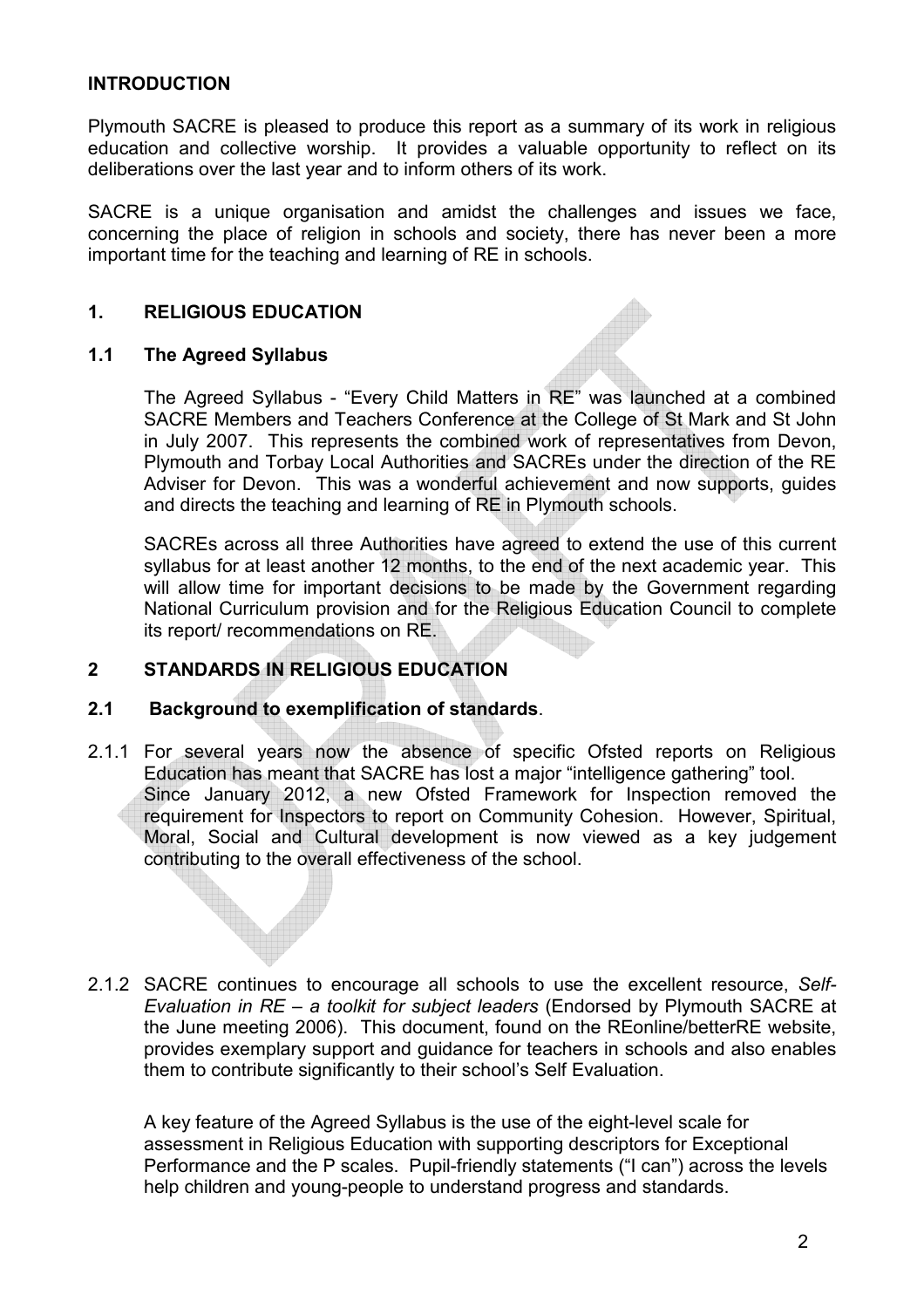#### **2.2 Examination Results in Religious Studies (Provisional)**

- 2.2.1 This year 15 Plymouth Secondary Schools entered a total of 974 candidates for the full GCSE examination in Religious Studies. This represents just under 37% of the year groups in these schools. 62% of students achieved grades A\*-C, this compares with 73% nationally, and just over 97% achieved A\*-G grades.
- 2.2.2 11 Secondary Schools (including our Alternative Complimentary Education Unit ACE) entered a total number of 633 candidates for the GCSE short course. This represents just over 31% of the year group. 42% achieved A\*-C grades, compared with 53% nationally and just over 93% achieved A\*-G grades.

Entry numbers have fluctuated considerably over the years but it is important to highlight that our full course entries in the summer were up 200 on the previous year but the numbers taking the short course examination were down over 300.

- 2.2.3 One candidate was entered for the Entry Level in Religious Studies. Entry Level Qualification provides opportunities for students, working below GCSE levels, to access accreditation in Religious Studies. Plymouth SACRE encourages all secondary schools, including special schools, to consider making such opportunities available.
- 2.2.4 10 Secondary Schools entered a total of 117 students for the Advanced Level Religious Studies examinations. 99% achieved grades A-E.
- 2.2.5 10 Secondary schools entered a total of 42 students for AS level and just over 88% achieved grades A-E. NB: This figure represents the aggregated results for Year 13 students only. The results for Year 12 students entered for AS level are NOT included.
- 2.2.6 SACRE congratulates all the candidates on their achievement at this summer's examinations in Religious Studies.

#### **3 COMPLAINTS ABOUT RELIGIOUS EDUCATION**

No complaints about religious education have been received by SACRE.

#### **4 TRAINING AND SUPPORT**

#### **4.1 Plymouth Centre for Faiths & Cultural Diversity**

SACRE continues to support the innovative work of the Centre which is seen as a unique and major resource for schools to support and extend the development of high quality RE at all levels.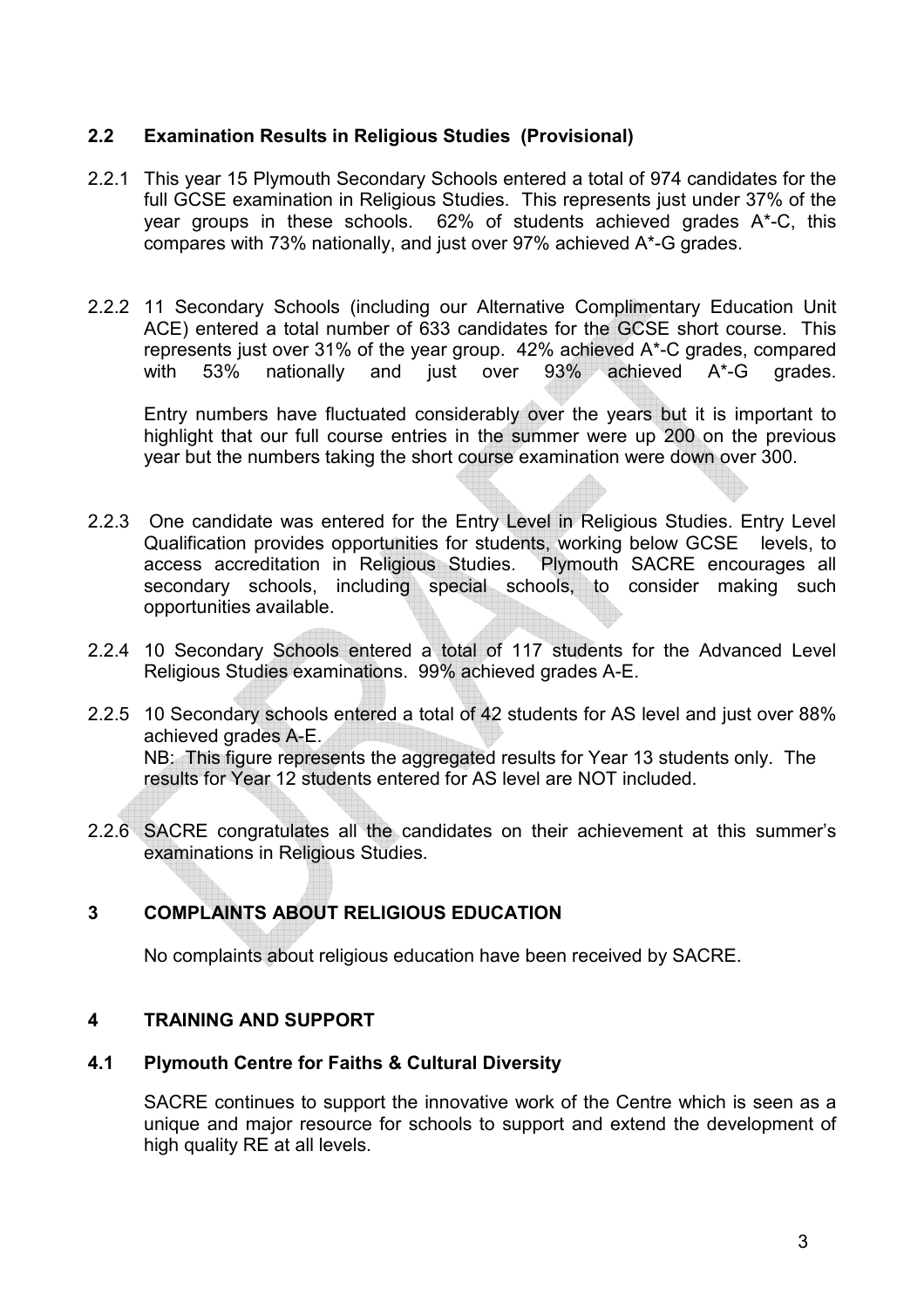This year the Centre, which operates as a Charitable Trust and is supported by Plymouth City Council, celebrated its tenth anniversary. A number of SACRE members were able to attend the celebration event in September.

The Centre's central aim is to promote education and understanding of world religion and cultural diversity. Through the exploration of different beliefs and cultures, the common thread of human and spiritual values is revealed. These are the values that ensure the future security and well-being of our local and international community. These values are therefore central to the promotion and development of community cohesion and well-being in schools.

The main way of achieving this is the service the Centre offers to schools through the local authority's 'Trading Fair' arrangement. During this year over 300 hours was spent in schools, through Faith Speaker visits and over 40 visits to local faith communities. Of these visits over 230 involved Primary Schools.

Solly Irving, a Jewish Holocaust survivor from London, spent three days with us in January. This was his 10<sup>th</sup> annual visit, in the week before Holocaust Memorial Day (HMD). He visited eight Secondary Schools/ Colleges and also met the Lord Mayor Cllr. Peter Brookshaw. Solly visited a further three schools when he came down to Plymouth in May. This time he was a guest of the Jewish Community when they celebrated the 250<sup>th</sup> Anniversary of the synagogue. The Chief Rabbi, Lord Sacks attended the celebration.

The Centre continues to facilitate the development of a Plymouth Council of Faiths and three meetings were held this year.

The Centre, together with Rev. Peter Chave, organised events around this year's Holocaust Memorial Day. The theme this year was Speak Up – Speak Out and students at Plymouth Art College created an exhibition of work around the theme of "The Others". In the evening a time of reflection was held in the college's lecture theatre. The Deputy Lady Mayoress Cllr. Lynda Bowyer attended and the Principal of the College, Professor Andrew Brewerton, offered a reflection, together with other invited speakers.

#### **4.2 Courses, Conferences and Meetings**

The annual combined Citizenship – PSHEE and RE conference was again held in November, at Boringdon Golf Club – the theme was "Health and Wellbeing". The RE Adviser contributed a session on the importance of RE and SMSC.

In October over 20 Secondary RE teachers gathered at Plymouth Centre for Faiths and Cultural Diversity for the Annual training day. The general theme was on 'Teaching and Promoting RE'.

Four Plymouth SACRE members attended the South West regional conference at Dillington in March, on the "Effective SACREs – Effective Learning".

In May, the RE Advisor was Plymouth SACRE's representative at the AGM of NASACRE held in London. Key note speakers were Professor Bob Jackson and Lat Blaylock.

This year the RE Adviser has also been involved in supporting the establishment of the "Unmet Needs in RE" project. A successful bid to St Lukes Trust will create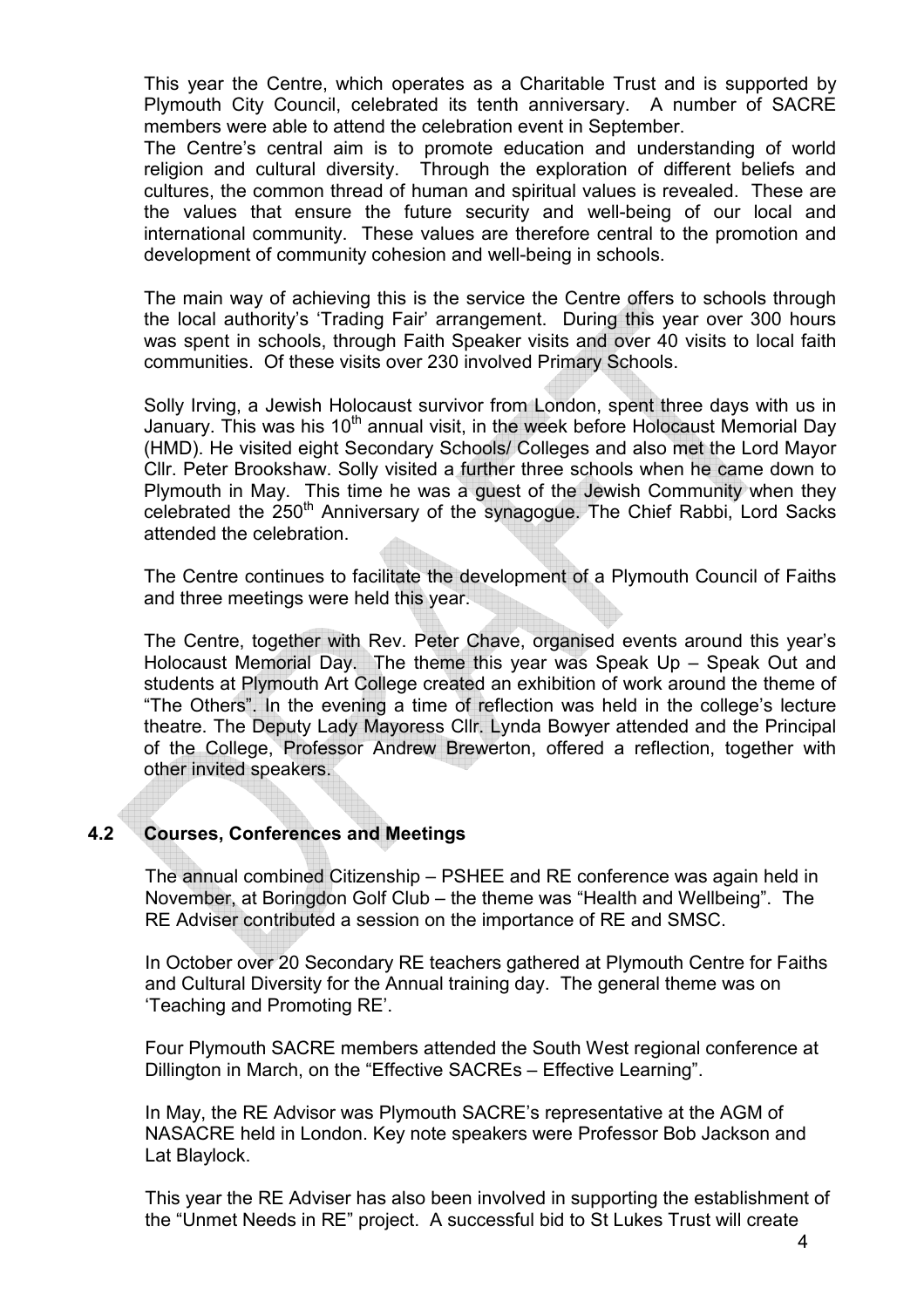support, training and resources for RE teachers in hubs across Devon, Cornwall, Plymouth and Torbay over the next three years. The project Director, Linda Rudge, has been appointed and a first conference is planned for the Autumn in Plymouth.

The RE Adviser has also hosted six twilight INSET opportunities for Primary and Special School teachers. Titles were: "Teaching Primary RE" ; "Leading and Promoting Primary RE" and "Developing SMSC and Collective Worship".

#### **5. COLLECTIVE WORSHIP**

#### **5.1 Monitoring Collective Worship**

Ofsted reports rarely mention Collective Worship and despite national concerns about non-compliance the Government have no plans to revisit the issues. At its July meeting, SACRE considered a recent document produced by NASACRE "Collective Worship Revisited" as a possible way forward and suggested resource/ guidance for schools.

Plymouth SACRE also has a Working Group dedicated to developing resources for Collective Worship.

#### **5.2 Advice on Collective Worship**

The RE Adviser and another SACRE Member have been working with the Devon Adviser on new guidelines and it is hoped that together with other resources (5.1 above) revised advice and guidance will soon be forthcoming as part of SACRE's Development Plan.

#### **5.3. Complaints**

There have been no formal complaints about collective worship in schools.

#### **6. LINKS WITH OTHER BODIES**

#### **6.1 Devon and Torbay SACREs**

Over the past year there has been increasing concern over the Devon RE Adviser's ill health and lengthy absence. We hope that he will soon be restored to full health.

Some collaborative work has taken place with colleagues from Devon and Torbay and the Spring Conference at Dillington allowed us time together to consider common challenges and concerns.

#### **6.2 Qualifications, Curriculum and Development Authority**

This organisation has been disbanded over the past year and, sadly for RE another national voice has been lost.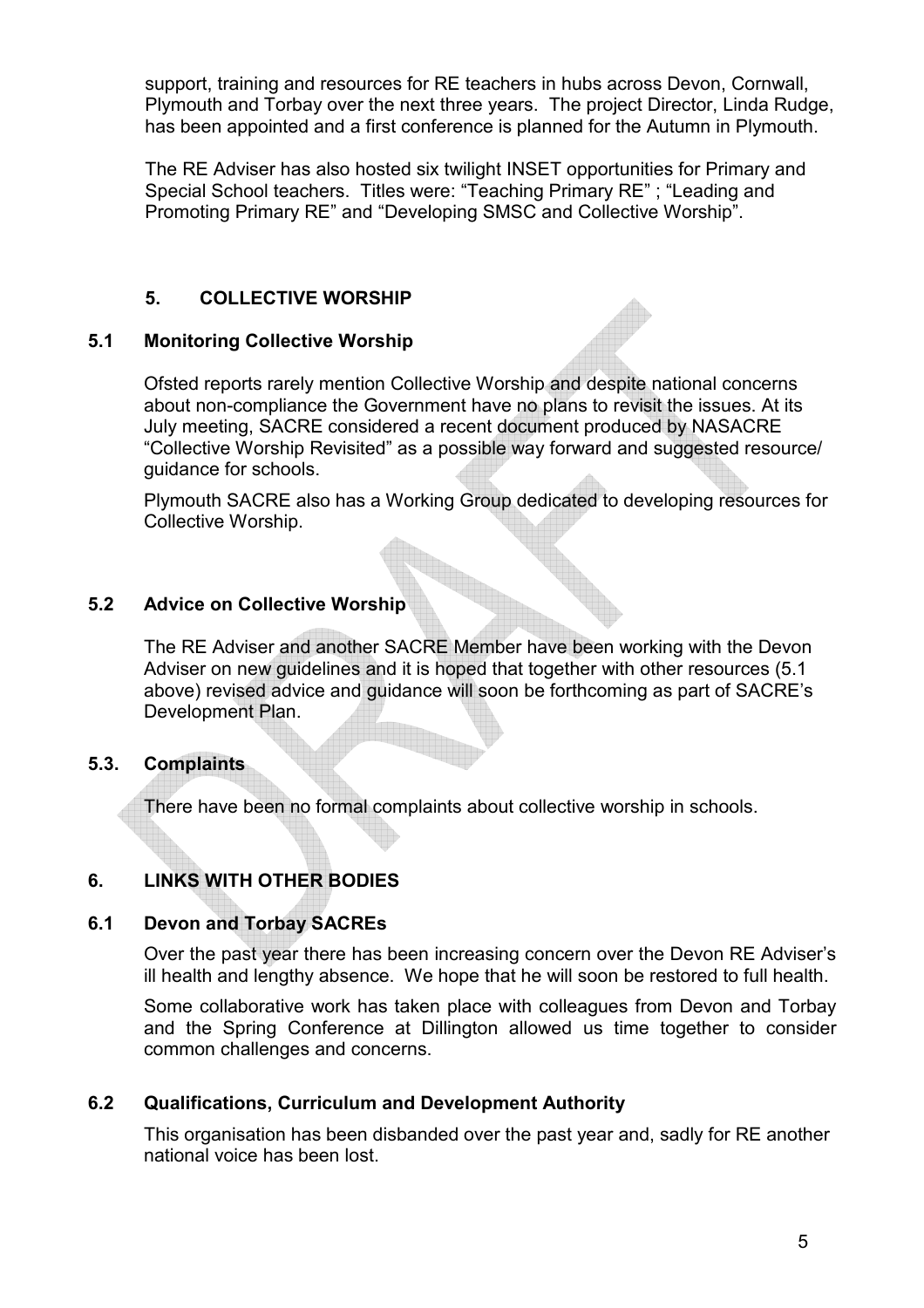#### **6.3 NASACRE**

SACRE acknowledges the central role of NASACRE in providing essential support, representation and guidance for local SACREs in the vital role they perform. The Annual Conference always provides an opportunity for SACRE representatives to meet and consider best practice and ways forward in these extremely challenging times for RE.

#### **7. SACRE ARRANGEMENTS AND PRIORITIES**

SACRE meets once per term and is supported by the following staff from Plymouth City Council: The RE Adviser and a Democratic Support Officer.

Priorities have continued to be guided by SACRE's responsibility to monitor standards within Religious Education and Collective Worship.

There are also working groups, with a lead SACRE member, established to lend support to the current Plymouth SACRE Development Plan, which is as follows:

#### **7.1 Development Plan for 2011 – 2014**

- to seek on-going opportunities to raise the profile of SACRE Miss Helena Mitchell;
- to establish a planned approach to the development of RE and particularly its contribution to the spiritual, moral, social and cultural life of the school – RE Adviser
- to establish a biennial celebration/ exhibition of RE work Ms Teresa Griffiths;
- with Devon and Torbay SACREs, revise, as appropriate, the RE syllabus RE Adviser
- to revise guidance and identify key resources for collective worship Mrs Liz Hill
- to maintain and extend further the excellent work which contributes to community cohesion/ social integration in school and across the city – Cllr. David Stark;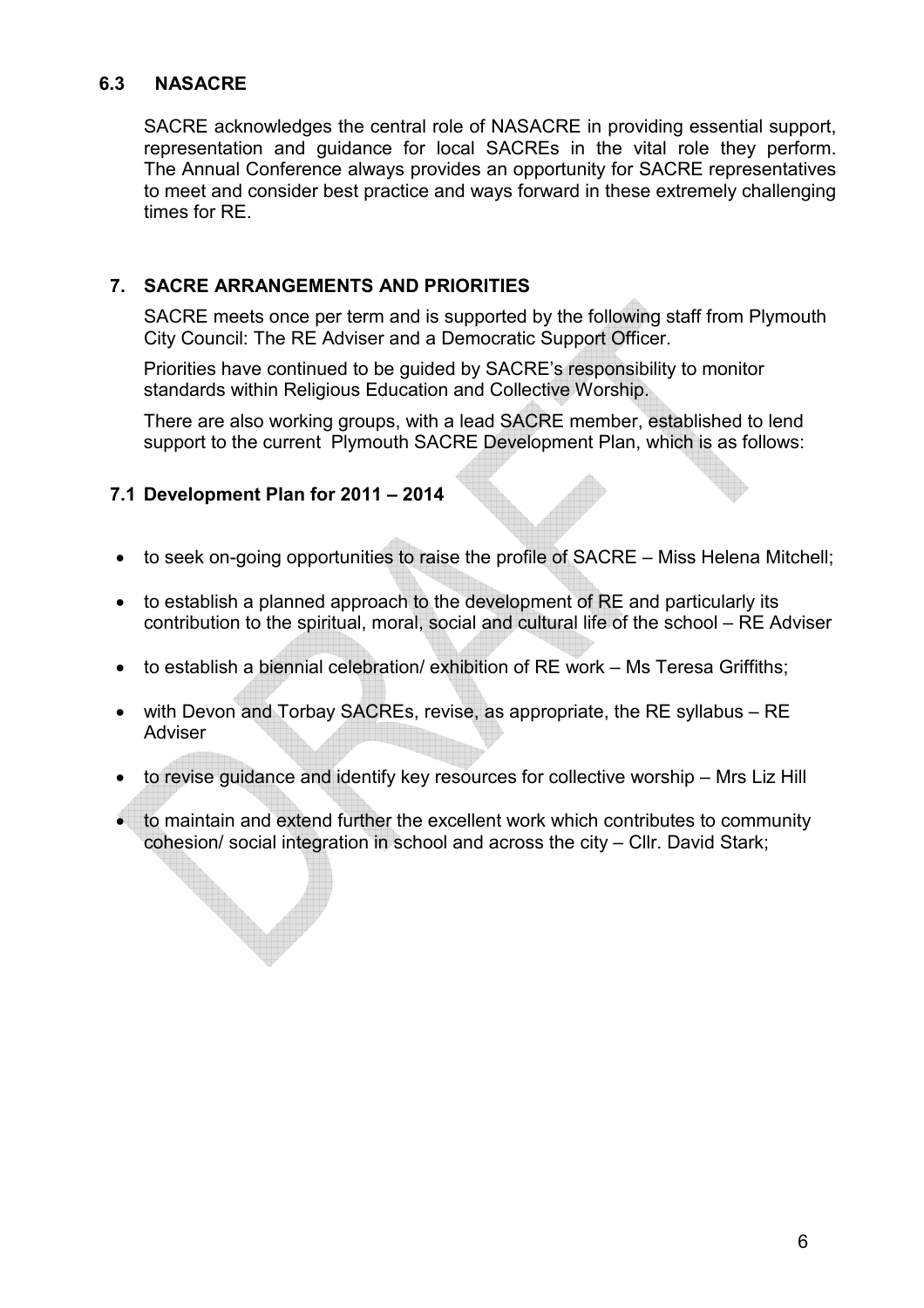| <b>Examination -GCSE</b> | Number of       | Number of  | % of year | <b>Boys</b> | <b>Girls</b> | ℅    | %        |
|--------------------------|-----------------|------------|-----------|-------------|--------------|------|----------|
| <b>Full Course</b>       | schools (Total  | candidates | group     |             |              | A*-C | $A^*$ -G |
|                          | $= 17$          |            | entered   |             |              |      |          |
|                          | secondary       |            | in these  |             |              |      |          |
|                          | schools, 2009   |            | schools   |             |              |      |          |
|                          | onward = $16$ ) |            |           |             |              |      |          |
| <b>2012 Prov</b>         | 15              | 974        | 36.9      | 389         | 585          | 62.5 | 97.4     |
| 2011                     | 13              | 766        | 32.1      | 306         | 460          | 68.3 | 97.0     |
| 2010                     | Н               | 600        | 30.3      | 288         | 312          | 66.0 | 96.0     |
| 2009                     | $\overline{3}$  | 643        | 27.2      | 299         | 344          | 70.8 | 98.8     |
| 2008                     | 13              | 570        | 25.0      | 239         | 331          | 67.0 | 99.2     |
| 2007                     | 14              | 606        | 24.8      | 237         | 369          | 55.9 | 97.7     |
| 2006                     | 12              | 620        | 28.7      | 269         | 351          | 59.2 | 95.2     |
| 2005                     | $\overline{2}$  | 646        | 32.8      | 270         | 376          | 59.0 | 95.5     |
| 2004                     | 13              | 622        | 27.1      | 262         | 360          | 69.3 | 97.6     |
| 2003                     | 2               | 599        | 28.8      | 232         | 367          | 49.9 | 91.0     |
| 2002                     | $\overline{0}$  | 506        | 33.7      | 197         | 309          | 61.5 | 93.I     |
| 2001                     | П               | 481        | 30.0      | 186         | 295          | 55.7 | 95.4     |
|                          |                 |            |           |             |              |      |          |

### Religious Studies Examination Statistics 2001-2012

| <b>Examination -</b><br><b>GCSE Short</b><br>Course | <b>Number of</b><br>schools (Total<br>$= 17$ secondary<br>schools, 2009<br>onward = $16$ ) | <b>Number of</b><br>candidates | % of year<br>group<br>entered<br>in these<br>schools | <b>Boys</b> | <b>Girls</b>     | $\overline{\mathcal{E}}$<br>A*-C | $\overline{\mathcal{E}}$<br>$A^*$ -G |
|-----------------------------------------------------|--------------------------------------------------------------------------------------------|--------------------------------|------------------------------------------------------|-------------|------------------|----------------------------------|--------------------------------------|
| <b>2012 Prov</b>                                    | (inc ACE)<br>11                                                                            | 633                            | 31.3                                                 | 320         | 313              | 42.7                             | 93.4                                 |
| 2011                                                | $\overline{10}$                                                                            | 969                            | 54.0                                                 | 479         | 490              | 43.4                             | 93.1                                 |
| 2010                                                | $\overline{0}$                                                                             | 855                            | 44.4                                                 | 390         | 465              | 49.I                             | 94.5                                 |
| 2009                                                | П                                                                                          | 744                            | 41.0                                                 | 342         | 402              | 48.9                             | 92.9                                 |
| 2008                                                | 8                                                                                          | 950                            | 55.8                                                 | 432         | $\overline{518}$ | 42.4                             | 92.0                                 |
| 2007                                                | 8                                                                                          | 958                            | 56.3                                                 | 425         | 533              | 46.8                             | 95.2                                 |
| 2006                                                | 9                                                                                          | 1055                           | 56.8                                                 | 487         | 568              | 48.6                             | 90.1                                 |
| 2005                                                | 6                                                                                          | 865                            | 65.5                                                 | 444         | 421              | 56.4                             | 96.0                                 |
| 2004                                                | 7                                                                                          | 907                            | 56.9                                                 | 433         | 474              | 59.2                             | 95.5                                 |
| 2003                                                | $\overline{7}$                                                                             | 527                            | 52.2                                                 | 228         | 299              | 56.2                             | 96.0                                 |
| 2002                                                | 9                                                                                          | 979                            | 58.2                                                 | 508         | 471              | 42.0                             | 92.8                                 |
| 2001                                                | $\overline{8}$                                                                             | 914                            | 63.5                                                 | 459         | 455              | 50.0                             | 94.0                                 |
|                                                     |                                                                                            |                                |                                                      |             |                  |                                  |                                      |

| <b>Examination -</b><br>ELQ(C) | <b>Number of</b><br>schools<br>$Total = 17$<br>secondary<br>schools,<br>2009<br>onward $=$<br>16) | Number of<br>candidates | % of year<br>group<br>entered in<br>these<br>schools | <b>Boys</b> | Girls    | %<br>Level<br>3 | %<br>Level 2 | %<br>Level  |
|--------------------------------|---------------------------------------------------------------------------------------------------|-------------------------|------------------------------------------------------|-------------|----------|-----------------|--------------|-------------|
| <b>2012 Prov</b>               | (Mount<br>Tamar)                                                                                  |                         | 5.6                                                  |             |          | O               |              |             |
| 2011                           |                                                                                                   |                         | 2.3                                                  | 3           | $\Omega$ | 33.3            | 66.7         | $\mathbf 0$ |
| 2010                           |                                                                                                   | 8                       | 5.8                                                  |             | 8        | 12.5            | 50.0         | 37.5        |
| 2009                           | $\mathbf{c}$                                                                                      | כ                       | I.I                                                  |             | 3        | 33.3            | 33.3         | 33.3        |
| 2008                           | $\mathcal{P}$                                                                                     |                         | L.I                                                  |             | 3        | 33.3            | 33.3         | $\Omega$    |
| 2007                           |                                                                                                   |                         | 2.3                                                  |             |          | $\blacksquare$  | 33.3         | 733.3       |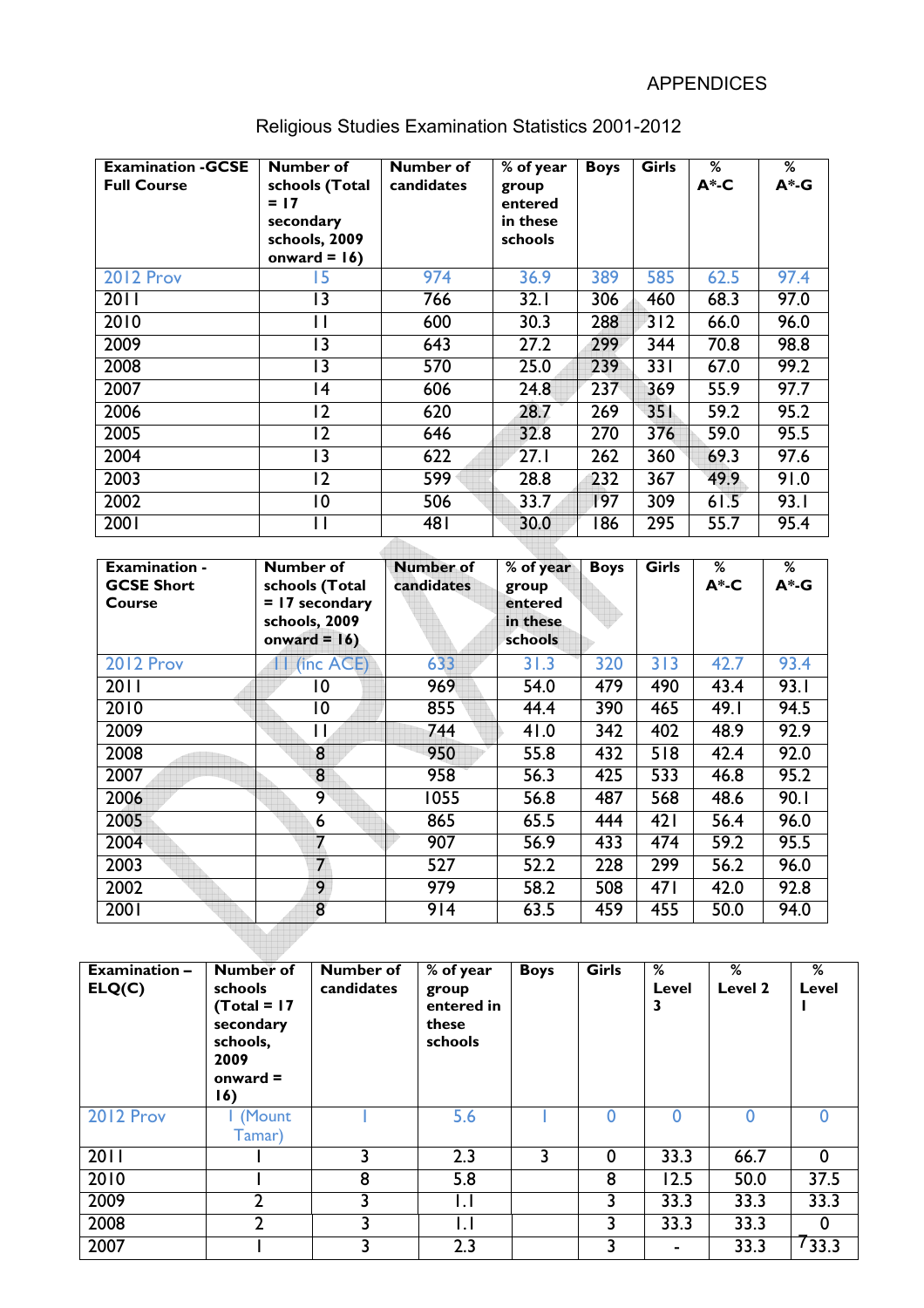| <b>Examination -</b><br><b>Advanced</b><br><b>Extension</b><br>Award | Number of<br><b>schools</b><br>$Total = 15$<br>secondary<br>schools,<br>2010<br>onwards $=$<br>16) | Number of<br>candidates | % of year<br>group<br>entered<br>in these<br>schools | <b>Boys</b>    | <b>Girls</b> | %D                     | %M   |
|----------------------------------------------------------------------|----------------------------------------------------------------------------------------------------|-------------------------|------------------------------------------------------|----------------|--------------|------------------------|------|
| <b>2012 Prov</b>                                                     |                                                                                                    |                         |                                                      |                |              |                        |      |
| 2011                                                                 |                                                                                                    |                         |                                                      |                |              |                        |      |
| 2010                                                                 |                                                                                                    |                         |                                                      |                | O            | 0                      |      |
| 2009                                                                 |                                                                                                    | າ                       | 0.8                                                  | $\overline{2}$ | $\mathbf 0$  | 0                      |      |
| 2008                                                                 |                                                                                                    | 9                       | 8. ا                                                 | 8              |              | $\mathbf{H}_{\bullet}$ | 55.6 |

| <b>Examination - A</b><br>Level | Number of<br>schools (Total<br>$= 15$ secondary<br>schools, 2010<br>onwards = $16$ ) | Number of<br>candidates | % of year<br>group<br>entered in<br>these<br>schools | <b>Boys</b>     | <b>Girls</b>    | $%A-E$<br>$(A*-E)$<br>from<br>2011) |
|---------------------------------|--------------------------------------------------------------------------------------|-------------------------|------------------------------------------------------|-----------------|-----------------|-------------------------------------|
| <b>2012 Prov</b>                | 0                                                                                    |                         |                                                      | 45              | $\overline{72}$ | 99.1                                |
| 2011                            | 9                                                                                    | 120                     |                                                      | 48              | 72              | 95.8                                |
| 2010                            | $\overline{0}$                                                                       | 110                     |                                                      | 36              | 74              | 96.4                                |
| 2009                            | 13                                                                                   | $ $  9                  |                                                      | 45              | 74              | 99.2                                |
| 2008                            | 12                                                                                   | 126                     | 5.4                                                  | 61              | 65              | 100                                 |
| 2007                            |                                                                                      | 108                     | 5.0                                                  | 48              | 60              | 100                                 |
| 2006                            | 9                                                                                    | 77                      | 8.8                                                  | 23              | 54              | 98.7                                |
| 2005                            | 8                                                                                    | 89                      | 11.9                                                 | 35              | 48              | 100                                 |
| 2004                            | 10                                                                                   | 75                      | 4.3                                                  | 23              | 52              | 100                                 |
| 2003                            | 10                                                                                   | 69                      | 8.3                                                  | $\overline{22}$ | 47              | 100                                 |
| 2002                            | 8                                                                                    | 64                      | 9.4                                                  | 15              | 49              | 98.4                                |
| 2001                            | 6                                                                                    | 3 <sub>1</sub>          | 5.9                                                  | 10              | 21              | 96.8                                |
|                                 |                                                                                      |                         |                                                      |                 |                 |                                     |

| <b>Examination -</b><br><b>AS Level</b> | Number of<br>schools (Total<br>$= 15$ secondary<br>schools, 2010<br>onwards = $16$ ) | Number of<br>candidates | % of year<br>group<br>entered in<br>these<br>schools | <b>Boys</b>    | <b>Girls</b>    | $%A-E$ |
|-----------------------------------------|--------------------------------------------------------------------------------------|-------------------------|------------------------------------------------------|----------------|-----------------|--------|
| <b>2012 Prov</b>                        | Ό                                                                                    | 42                      |                                                      |                | 25              | 88.1   |
| 2011                                    | 9                                                                                    | 32                      |                                                      | п              | 21              | 90.6   |
| 2010                                    | 8                                                                                    | 31                      |                                                      | Ħ              | $\overline{20}$ | 93.5   |
| 2009                                    | 9                                                                                    | 21                      | 1.2                                                  | 7              | 14              | 95.2   |
| 2008                                    | 9                                                                                    | 32                      | 8. ا                                                 | ۱6             | 16              | 93.8   |
| 2007                                    | 9                                                                                    | 29                      | l.7                                                  | 13             | 16              | 93.I   |
| 2006                                    | 7                                                                                    | 27                      | 4.1                                                  | 9              | 18              | 77.8   |
| 2005                                    | 10                                                                                   | 20                      | 2.4                                                  | 4              | 18              | 81.8   |
| 2004                                    | 10                                                                                   | 46                      | 2.7                                                  | $\overline{0}$ | 36              | 91.3   |
| 2003                                    | 6                                                                                    | 27                      | 5.3                                                  | 9              | 18              | 92.6   |
| 2002                                    | 6                                                                                    | 22                      | 3.6                                                  | 7              | 15              | 95.5   |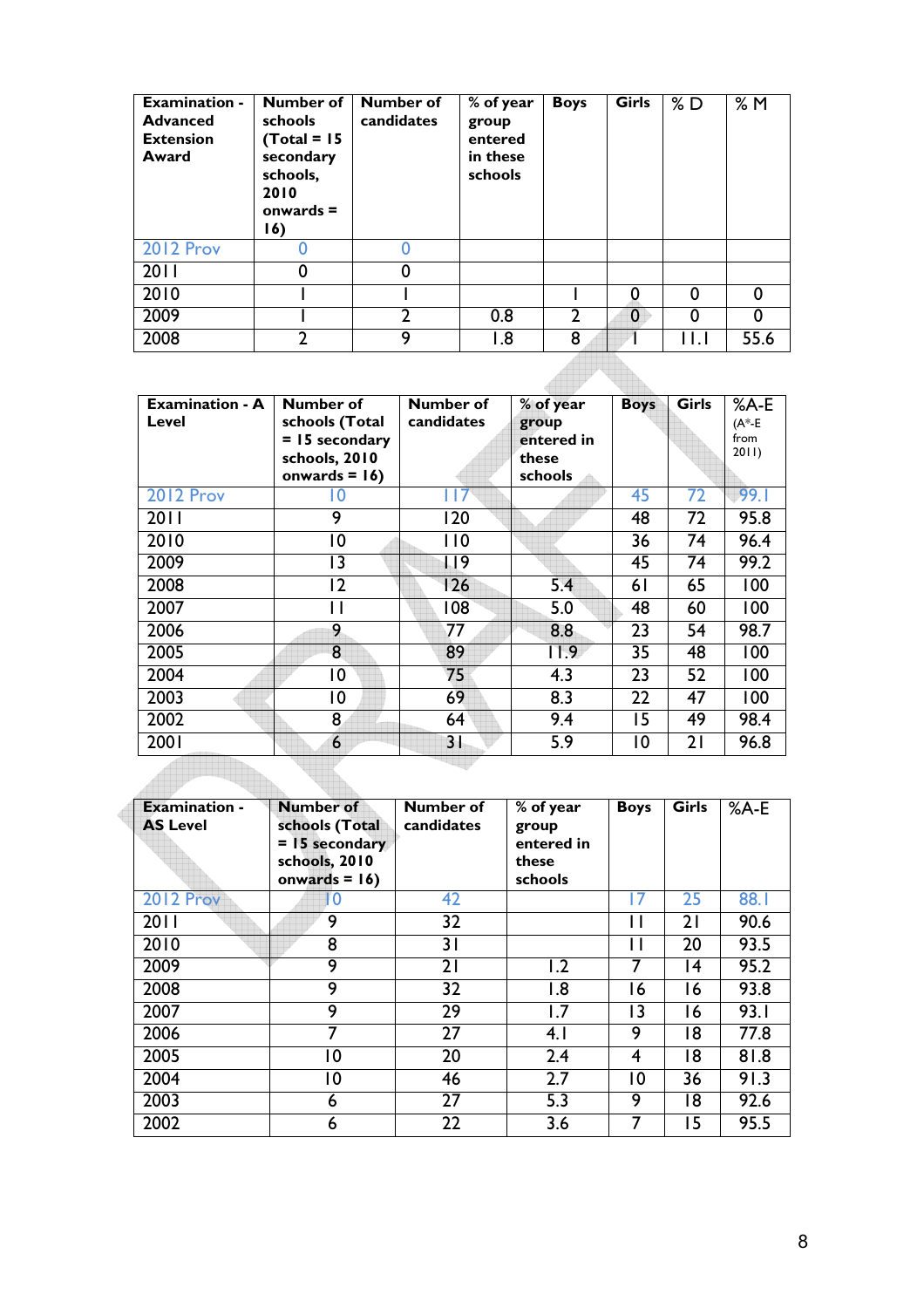#### **B LIST OF ORGANISATIONS TO WHICH REPORT IS SENT**

Our report will be sent, in electronic form, to Head teachers, Principals and Chairs of Governors of schools including voluntary schools, the Local Authority and NASACRE. It will be made available to teachers and parents on request.

The report will also be sent to the Directors of Services for Children and Young People and Chairs of SACRE in Devon, Torbay and Cornwall.

#### **C THE DUTIES OF SACRE**

SACRE primarily gives advice to the Local Authority about religious education in Community and Voluntary Controlled schools. It can give advice even if the Local Authority does not seek it, but the Local Authority is not obliged to act upon it. In two areas, however, SACRE's decision is binding.

#### **Worship 'Determinations'**

It has a duty to make a 'determination' if a community school applies for complete or partial exemption from the requirement that most acts of worship in a school term shall be wholly or mainly of a broadly Christian character reflecting the broad tradition of Christian belief in a manner appropriate to the ages, aptitudes and family backgrounds of the pupils. (For example, there may be a preponderance of pupils of a faith other than Christianity.) It is important to note that SACRE cannot exempt a school from the requirement to provide some form of worship (even if not Christian worship) for all pupils on every school day. The act of worship need not be in the morning or for the whole school at one time and it is open to individual parents to withdraw their children by arrangement.

There have been no applications of this kind in Plymouth.

#### **Review of Agreed Syllabus**

The second matter which SACRE can insist upon is that the Local Authority should set up a conference to adopt (or write) a new or revised Agreed Syllabus. The Local Authority sub-group on SACRE does not vote on this issue.

In March 2006 SACRE appointed representatives from all four houses to serve on the Agreed Syllabus Conference convened by the Devon RE Adviser. This work took place over the following year and the launch of the new Agreed Syllabus, "Every Child Matters in RE", took place in July 2007.

#### Why a Report?

An Annual Report has been a legal requirement since the 1988 Education Act. The Education Act 1996, section 391.6 states:

'The Council shall in each year publish a report as to the exercise of their functions and any action taken by representative groups on the Council under Sub-Section 3 above during the last preceding year.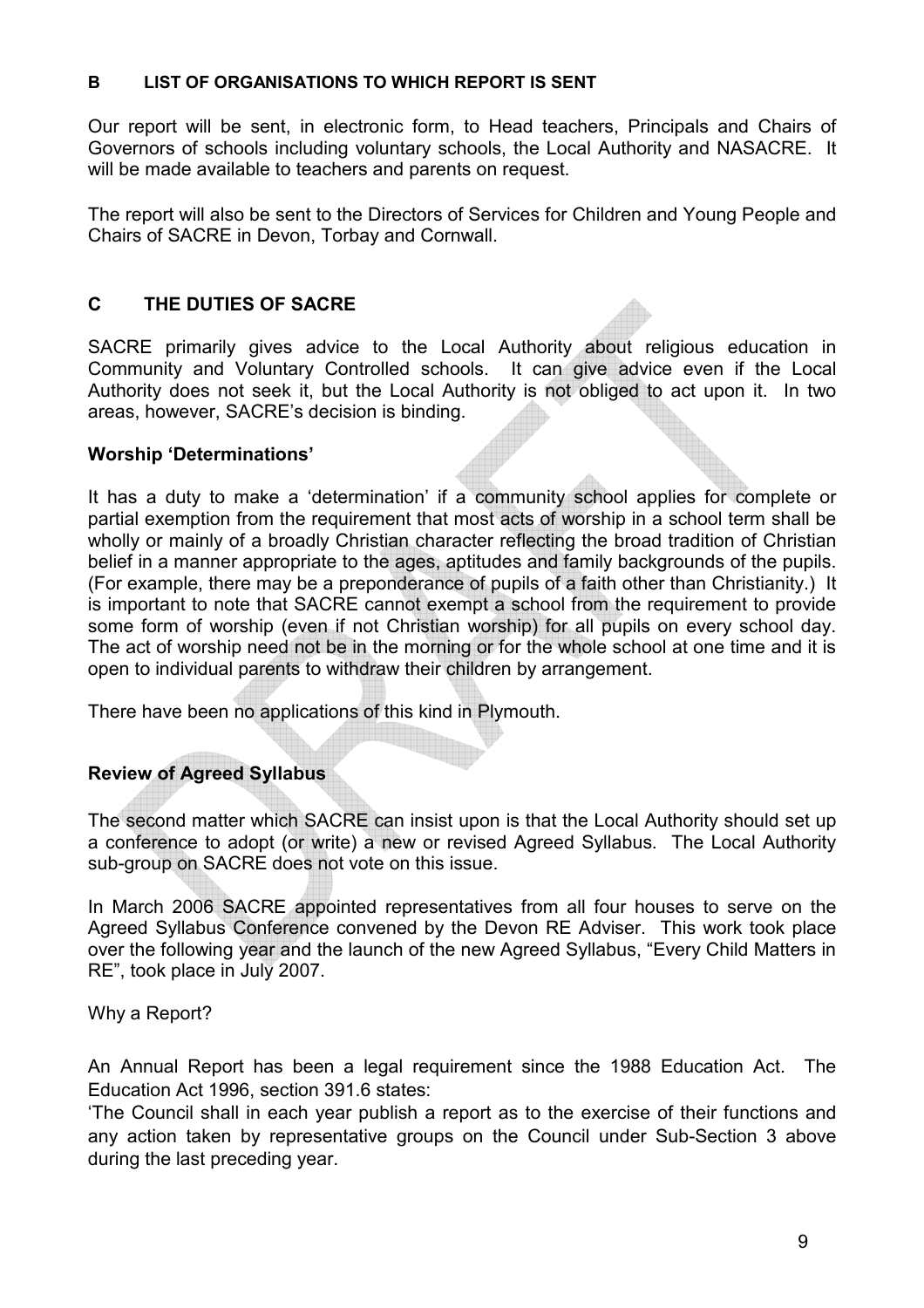(Sub-Section 3 refers to the procedure for requiring a review of the Agreed Syllabus). The Council's report shall in particular:

- a) specify any matters in respect of which the Council has given advice to the Authority;
- b) broadly describe the nature of the advice given; and where any such matter was not referred to the Council by the Authority, give the Council's reason for offering advice on that matter'.

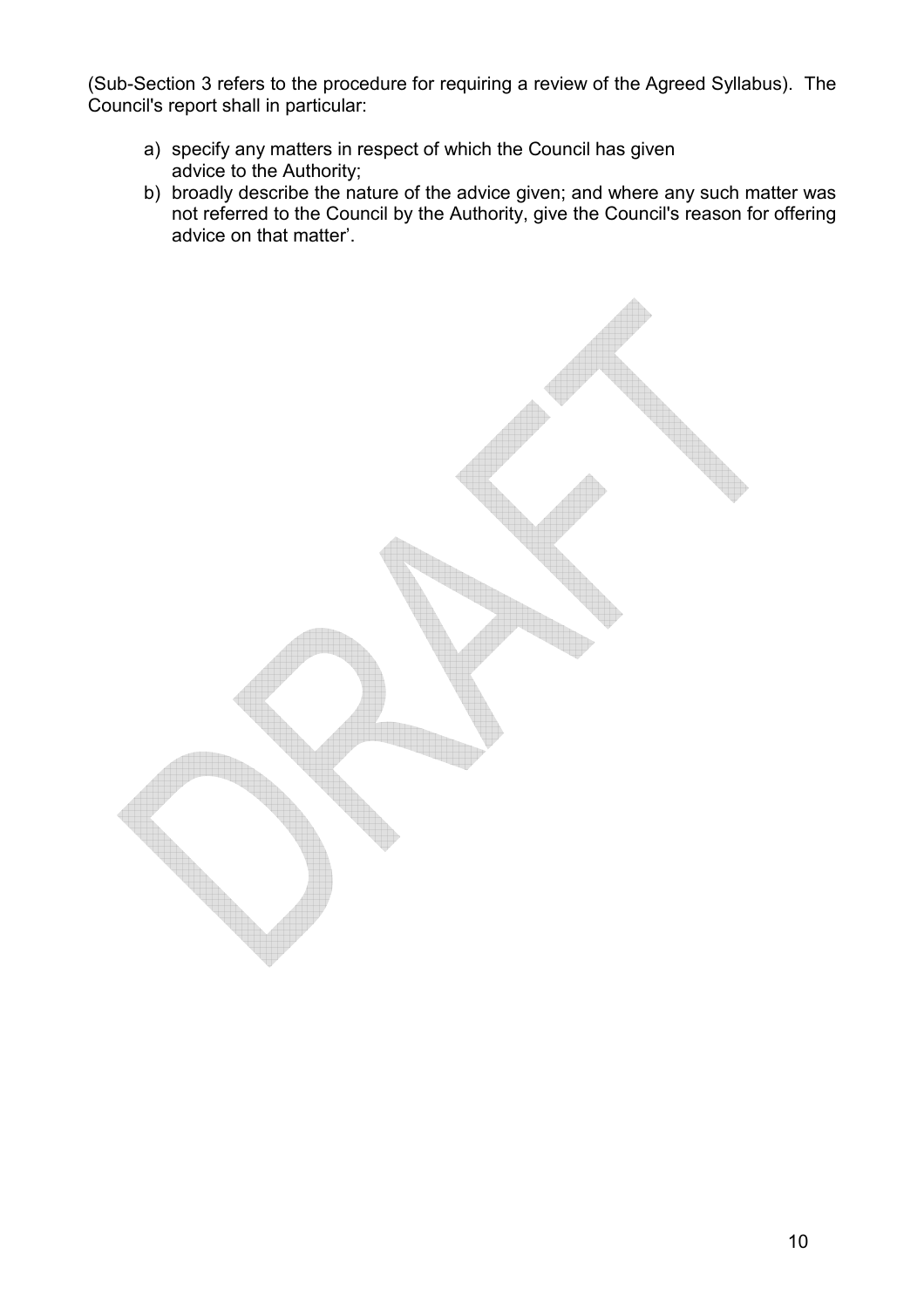#### **D SACRE MEMBERS 2011 – 2012 ROSS TO UPDATE INFO**

#### **Group A: Christian and other religious denominations, not including Church of England.**

Eight places

Mrs Pam Shelmerdine Baptist Church Ben Seal Buddhist Community Dr Jatindra Saha **Hindu Community** Mrs Zainab Abubakar Muslim Community Mrs Anna Kelly **Internal Community** Jewish Community Ms Helena Mitchell Methodist Church The Reverend Peter Chave **United Reformed Church** 

Ms Fiona Hutchings **Roman Catholic Diocese of Plymouth** 

#### **Group B: The Church of England, appointed by the Exeter Diocesan Board of Education**

Five places (2 vacancies)

F. Richard Maudsley Diocesan Board of Education, Exeter Mrs Catherine Bowness Diocesan Board of Education, Exeter Mrs Val Armitage **Diocesan Board of Education, Exeter** Mr Tim Lyddon **Diocesan Board of Education, Exeter** Mr Jim Knight **Diocesan Board of Education, Exeter** 

**Group C: Teachers' Associations, who should nominate RE teachers** 

Nine places (two vacancies)

Martin Edmonds NASUWT Ms Gwen Hughes NUT Mr Pete Grainger PASH (NAHT) Ms Teresa Griffiths **NATRE** Philippa Bellows **VOICE** *Vacant* UCU Mrs Elizabeth Hill PAPH (NAHT) Mrs Alison Bradley **ATL** Heather Farrow Special Schools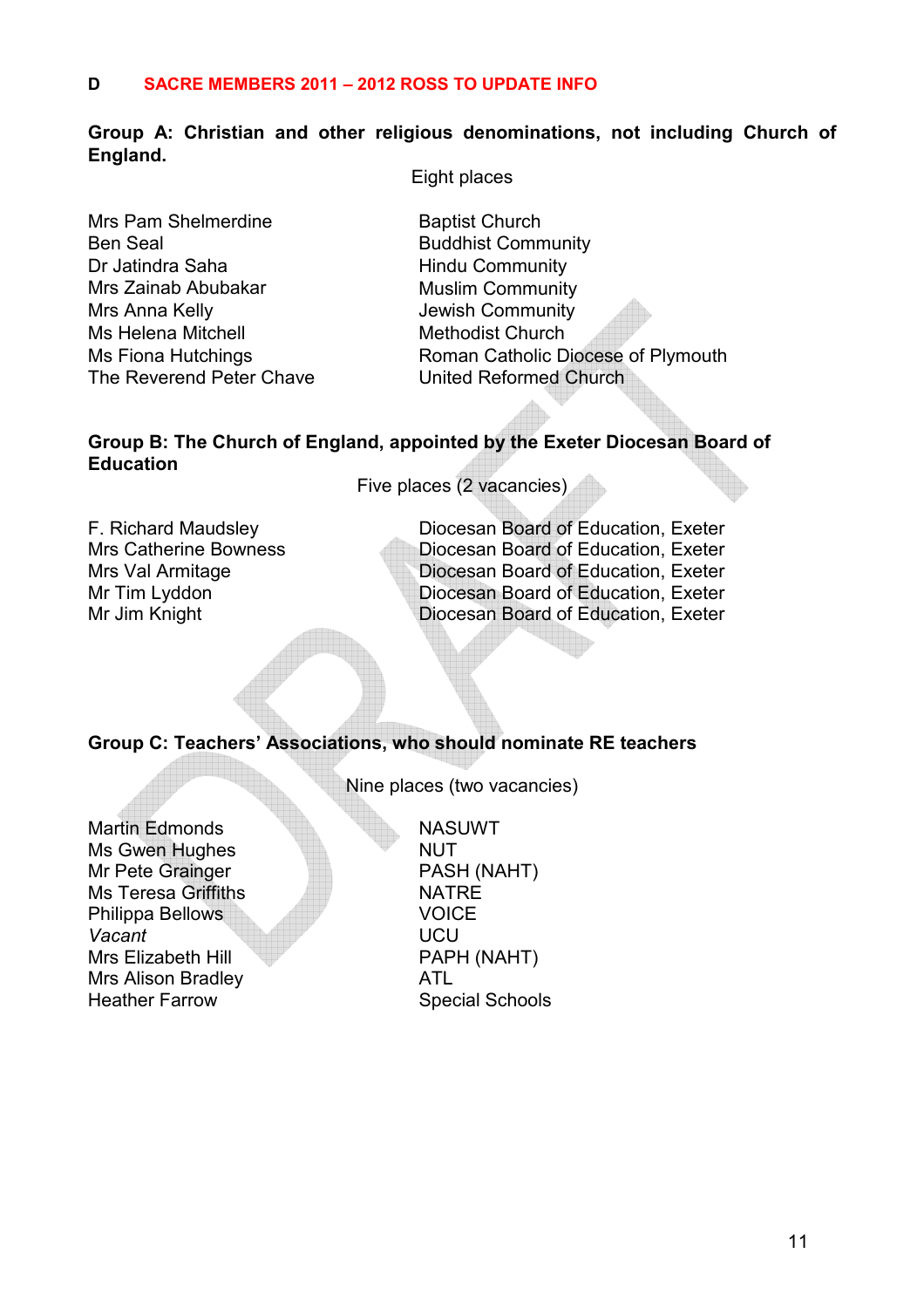#### **Group D: The Local Authority**

Councillor David Stark Plymouth City Council Councillor Jonathan Drean Plymouth City Council Councillor Ken Foster **Plymouth City Council** Councillor Ian Gordon Plymouth City Council Councillor Mary Aspinall Plymouth City Council Councillor Chaz Singh Plymouth City Council

#### **Co-opted Representatives**

Dr Barbara Wintersgill RE Consultant Miss Caroline McVicker AST (Secondary) Dr Clare Hamon Quaker Community

#### **Observer Members**

Kerry Whittlesea Youth Cabinet Jenny Evans **Youth Cabinet** 

#### **Officers**

Six places

Six places

Father Gregory Carpenter Greek Orthodox Community Mr Tony Blackler Plymouth Association of Governors<br>
Ren Kerr Plymouth Humanist Plymouth Humanist

Mr Arnet Donkin Senior Education Adviser – Equality and Inclusion Mr Jonathan Marshall Religious Education Adviser<br>Mr Ross Johnston Democratic Support Officer Democratic Support Officer